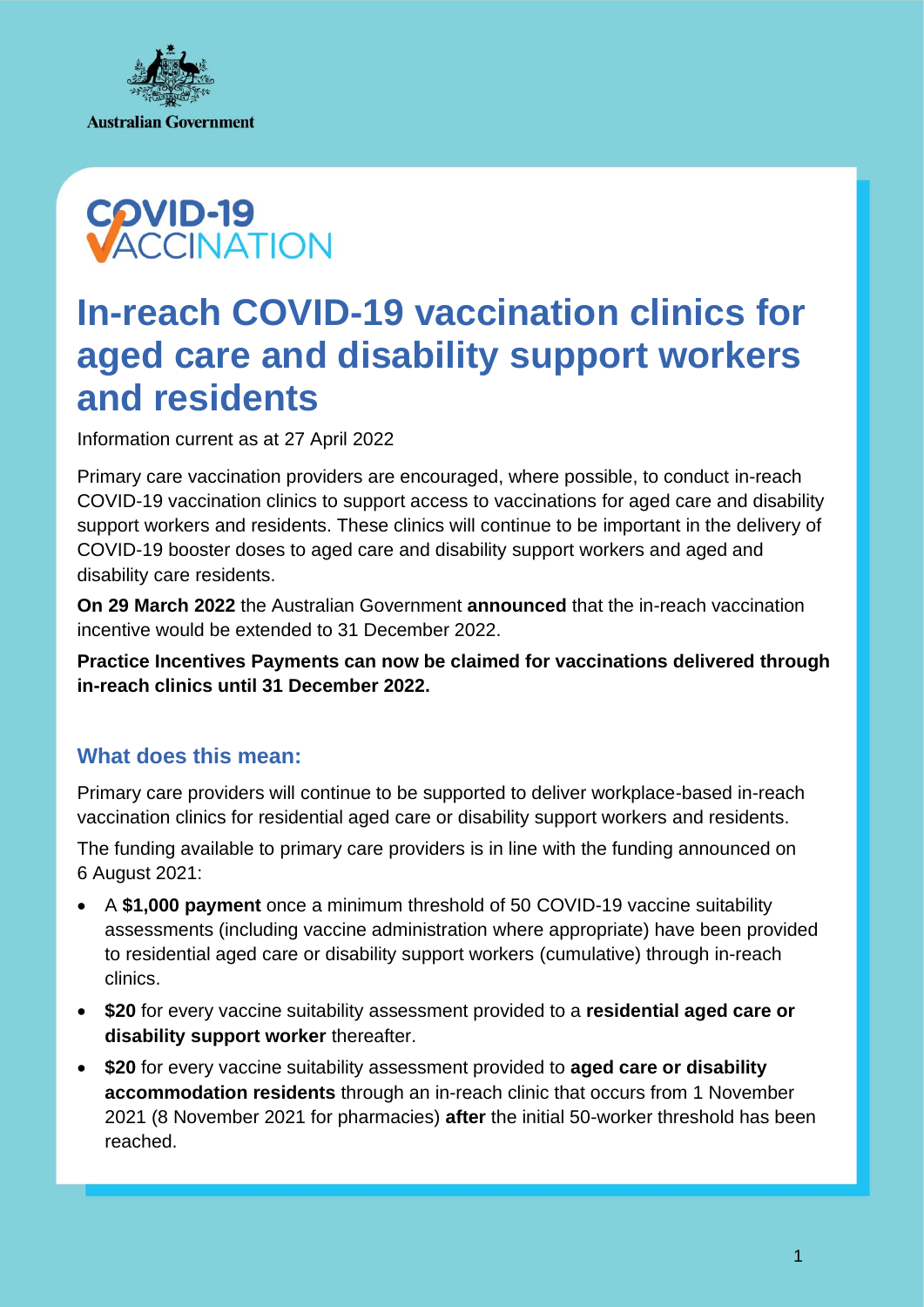These payments are available to vaccination providers **in addition** to the per patient fees payable in line with existing funding arrangements. This includes:

- relevant MBS items, such as the Vaccine Suitability Assessment Items (including the remote supervision items), and the flag-fall item; and
- Fees for pharmacies and Commonwealth Vaccination Clinics (CVCs).

In-reach incentive payments are only available once the provider has delivered the minimum threshold of 50 vaccinations to **residential aged care or disability support workers**. This is cumulative and could occur in one clinic or over a number of clinics.

# **Organising in-reach clinics**

PHNs are assisting with the coordination of vaccination clinics within residential aged care facilities.

- Both the facilities requesting in-reach clinics and the primary care provider willing to deliver the vaccination clinics **must** engage with the local PHN before and after any inreach clinic to report:
	- o the planned date of in-reach vaccination clinic
	- o confirmation the clinic was delivered, and
	- o the number of workers and residents vaccinated.

Pharmacies must notify the Pharmacy Program Administrator of their intention to deliver an in-reach vaccination clinic prior to commencing service delivery.

Disability workforce in-reach clinics may be coordinated directly between disability support providers and primary care providers, however the PHN must be advised about the clinic.

# **Reporting Requirements**

To be eligible to receive incentive payments, primary care providers must report the relevant details for each facility visited, and number of individuals vaccinated. There is a two-part reporting and verification process that needs to be completed:

## **1. CLAIMING:**

- General practices and CVCs should report through the COVID-19 Vaccine Administrative System (CVAS) on the In-reach Vaccination Reporting page.
- Pharmacies should lodge their claims by navigating to the CVCP Program page in the PPA portal and following instructions at the top of the View Claims tab.

## **2. VERIFICATION:**

The primary care provider must fill out a *Clinic Summary Report* (see attached template) and have a representative from the facility sign the report. The *Clinic Summary Report* must then be sent to the relevant PHN. The PHN will collate all Reports and provide to the Taskforce.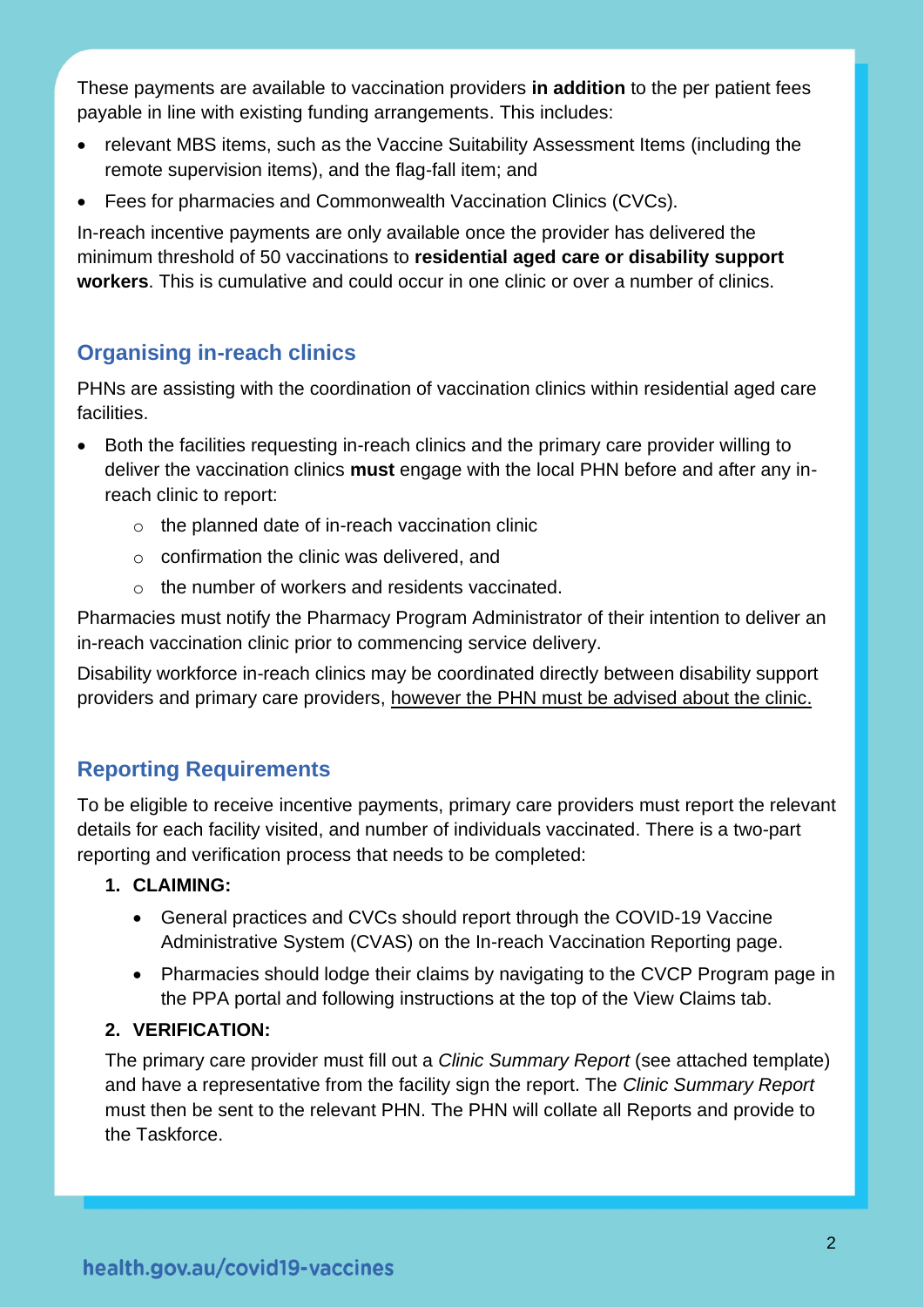Primary care providers will need to ensure **accurate information on the number of vaccine suitability assessments provided to residential aged care and disability support workers and residents** and retain all relevant records relating to the administration of the vaccine.

## **How is the payment provided?**

#### For general practice/ACCHS:

Payments for general practices and ACCHS will occur through the Practice Incentives Program (PIP). Participating PIP practices will be eligible for the payment without the need to further apply with Services Australia.

PIP Payments will be made on the following schedule:

- an initial payment in November 2021 for services provided from 29 April 2021 to 31 October 2021; and
- a second payment in August 2022 on the basis of services provided from 1 November 2021 to 30 June 2022.
- a third payment in February 2023 on the basis of services provided from 1 July 2022 to 30 December 2022.

#### For CVCs:

Payment will be made on receipt of an invoice that includes the number of vaccine suitability assessments to residential aged care and disability support workers and residents as part of an in-reach clinic. The information on the invoice must match information recorded in CVAS and through the Clinic Summary Report.

#### For Pharmacies:

Claims must be lodged through the CVCP Program page in the PPA portal. The information submitted through the claims must match information on the number of vaccine suitability assessments provided to residential aged care and disability support workers and residents as reported through the Clinic Summary Reports. Payments will be made monthly in arrears.

## **In-reach COVID-19 vaccination clinics – delivery model considerations**

In delivering in-reach vaccination clinics, primary care vaccination providers are responsible for ensuring:

- an **appropriate model of care** and clinical governance for vaccine delivery that includes determining the patient's clinical suitability to receive the COVID-19 vaccine on this date, obtaining or confirming informed consent, appropriate post-vaccination observation periods and clinical escalation processes for any vaccine-related adverse events.
- all **reporting requirements** are met, such as uploading administration data into the AIR, and maintaining appropriate medical records per vaccination assessment/administration (including ensuring CVCs provide data through the App).